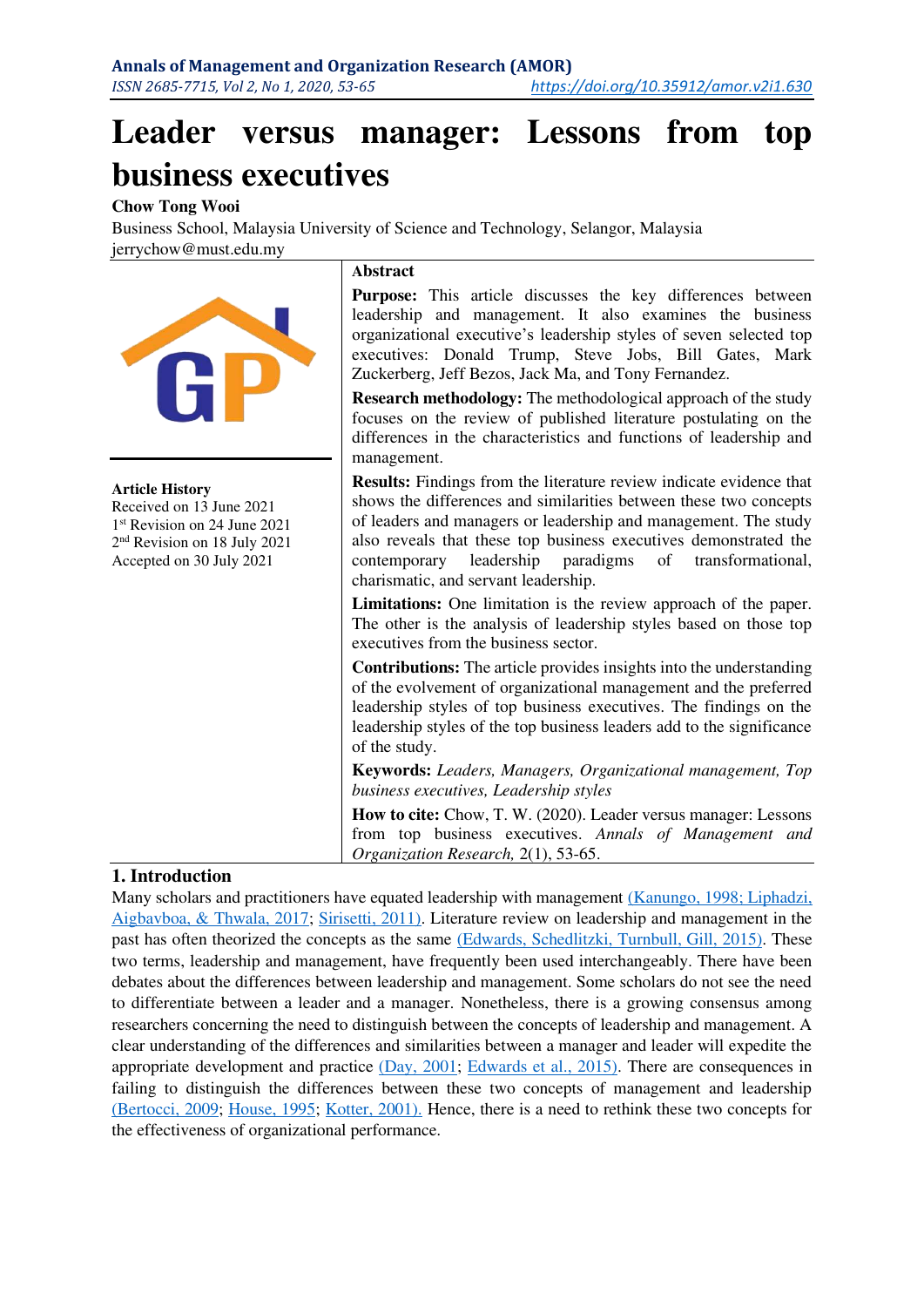The use of these two terms of leadership and management oftentimes overlap. Understanding the root word of these two concepts of management and leadership will enrich the understanding of both the terms and the meaning. The etymology of the word management is from the Latin term *manus* ('a hand'), which is involved in dealing with objects such as machines. On the other hand, the word leadership derives from the Anglo-Saxon word *leader* ('road' or 'path'), which carries the connotation of direction. Fundamentally, management deals with the complexity of the organizations, and leadership deals with change. The link between these two management and leadership concepts is under-research [\(Liphadzi et al., 2017\).](#page-11-1) At the same time, though there are studies on the differences between the leader and manager, there is a lack of research on contemporary organizational business executives' leadership. This paper explores the various related perspectives and redefines the two concepts of the differences between a leader and manager in consideration of reviewing the top business executive's management experiences. The findings on the leadership styles of the top business leaders add to the significance of this study. The paper will contribute towards theory and practice in the field of leadership and management.

There are at least four reasons why the paper is written. First, leadership trends in the 21st-century have evolved, particularly in the post-Covid-19 environment, to navigate these challenging times [\(Pretorius,](#page-12-1)  [Steyn, & Bond-Barnard, 2018\).](#page-12-1) Second, these changes influence the organizational leadership landscape [\(Bennett & Lemoine, 2014;](#page-10-3) [Mursal, Idaja, & Dahie, 2016\).](#page-11-4) Third, leadership practices need to reflect times' realities [\(Black, 2015;](#page-10-4) [Marques, 2015\).](#page-11-5) Fourth, distinguish the differences between leader and manager. As such, this will facilitate leadership development and practice [\(Black, 2015;](#page-10-4) [Day,](#page-10-1)  [2001;](#page-10-1) [Liphadzi et al., 2017\).](#page-11-1) In response, there is an urgency to relook at the associated concepts of the discussion in this paper and publish the findings.

## **2. Methods**

This narrative review paper evaluates the related articles based on the keywords and combination of themes on leaders, managers, differences, leadership, and management and ideas emerging from the topic in the electronic databases written in English. The narrative review paper includes the process of evaluation, analysis, and synthesis of the trends emerging from the proposed topic. These data used were gathered from secondary data sources such as annual reports, journal articles, books, magazines articles etc, which were properly documented in the *Reference* section. The review also includes the cases of successful business executives in their field, focusing primarily on their leadership development and styles. These seven business executives, namely Donald Trump, Steve Jobs, Bill Gates, Mark Zuckerberg, Jeff Bezos, Jack Ma, and Tony Fernandez, were selected for the paper. The choice of these seven top executives was based on the purposeful sampling method with the selection criteria of choosing the proven top organizational business executives [\(Merriam & Tisdell, 2016\).](#page-11-6) These selected prominent business executives were recognized for their leadership and business accomplishments and achievements.

## **3. Differences Between Management and Leadership**

There is substantial literature reviewing the difference between management and leadership role[s \(Ellis](#page-10-5)  [& Abbot, 2015;](#page-10-5) [Pretorius et al., 2018\).](#page-12-1) There are claims that there are differences between leadership and management. Management authors have defined management as the process of achieving organizational objectives and goals effectively and efficiently through the core management functions of planning, organizing, leading or directing, and controlling [\(Robbins, Coulter, & De Cenzo, 2017\).](#page-12-2) Hence, management is about the progressive effort that aims at shaping an organization and contributing to its sustainability. As stated, management involves the elements of planning, organizing, directing, coordinating, and controlling. The definitions of management are traceable to Henri Fayol's classical writings in the *19th-century Industrial Revolution* period. The vital essential areas of distinction are that management necessitates the framework of planning and budgeting, while leadership requires setting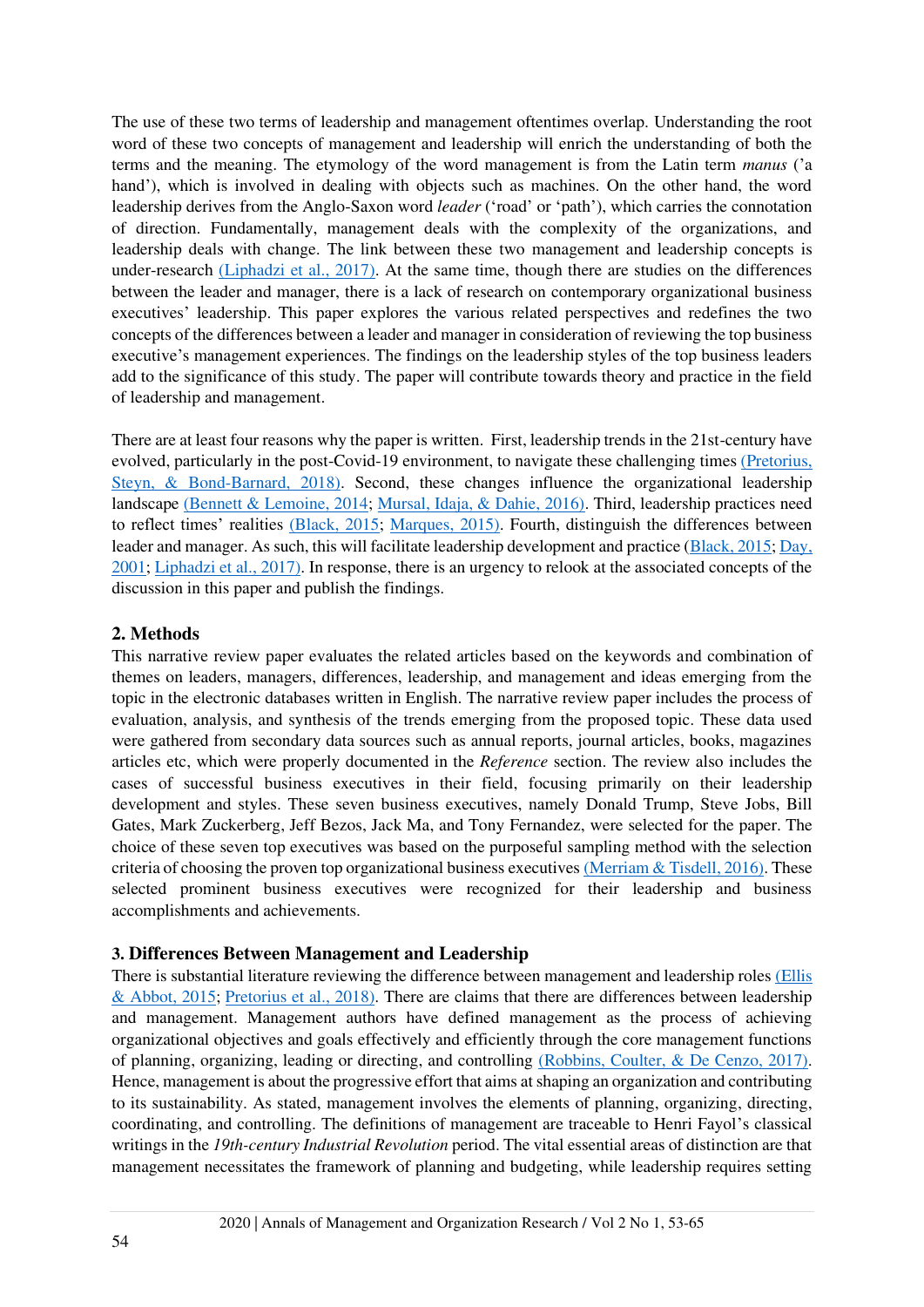direction [\(Kotter, 2001;](#page-11-3) [Northouse, 2015\).](#page-11-7) Some core management activities include organizing, staffing, controlling, and problem-solving, whereas leadership requires aligning the motivation of people. The manager attains the goals through administrative activities of planning, budgeting, organization, and problem-solving. Hence, in reviewing these two concepts, leadership and management are both distinct and supportive actions. Each has its functions and distinctiveness [\(Kotter,](#page-11-8)  [1990\).](#page-11-8)

Leadership is said to be a complex and multi-dimensional phenomenon [\(Ashkenas, Siegal, & Spiegel,](#page-9-0)  [2013](#page-9-0)[; DePree, 1989\).](#page-10-6) Scholars posit that leadership involved the influencing process in achieving the goa[l \(Cole & Kelly, 2011;](#page-10-7) [Northouse, 2015\).](#page-11-7) Similarly, it would be appropriate to consider [Northouse's](#page-11-7)  [\(2015\)](#page-11-7) definition of leadership, where he states, "Leadership is a process whereby an individual influence a group of individuals to achieve a common goal" (p. 3). The leader's primary function in the organization is to do the right thing by providing direction, vision, set goals, and influencing followers. On the other hand, the manager ensures that the administration or process is right.

Many management scholars opined that leadership and management overlapped though the degree of overlapping is debatable [\(Avery, 2004;](#page-10-8) [Pretorius et al., 2018\).](#page-12-1) Some researchers contend that the concepts are complementary [\(Azad, Anderson Jr, Brooks, Garza, O'Neil, Stutz, & Sobotka, 2017\)](#page-10-9). [Kotter \(2001\)](#page-11-3) stresses that leadership is different as compared to management, and the main differences between the two are that management deals with complex issues while leadership deals with change. He proposes that there is a distinguishing contrast between the two terms - leader and manager[. Drucker](#page-10-10)  [\(2007\)](#page-10-10) highlights the differences between the two concepts of management and leadership, where he coins these often-quoted words, "Management is doing things right, leadership is doing the right things" [\(Edersheim & Drucker, 2007, p. 21\).](#page-10-11) [Northouse \(2015\)](#page-11-7) writes that though there is a similarity between leadership and management, there are also well-defined differences between the two concepts. [Kotter](#page-11-3)  [\(2001\) a](#page-11-3)dds that "both leadership and management are necessary for success in an increasingly complex and volatile business environment" (p. 25). Studies have shown that an organization requires a combination of leadership and management for optimal effectiveness of organizational success [\(](#page-12-3)[Robbins & Judge, 2012;](#page-12-3) [Sobocka-Szczapa, 2019\).](#page-12-4) Some researchers have proposed that an ideal organization should opt to have a balance of leaders and manager[s \(Pretorius et al., 2018;](#page-12-1) [Toor & Ofori,](#page-12-5)  [2008;](#page-12-5) [Toor, 2011\).](#page-12-6)

Leadership in the 21 st-century has evolved [\(O'Connell, 2014](#page-11-9); [Petrie, 2014;](#page-11-10) [Van Wart, 2013\).](#page-12-7) The winds of change buffeting the 21 st-century global landscape in many spheres, particularly with the recent Covid-19 pandemic, further complicate the environment. These factors contributed to the paradigm shift in the leadership of organizations. Hence, leaders are required to think differently. Management executives need to shift from operating from old paradigms management mindset, which are based on the bureaucratic framework of the industrial age. Old traditional thinking and archaic leadership practices will not develop growth in a complex business environment [\(](#page-9-0)[Ashkenas et al., 2013;](#page-9-0) [Bennett & Lemoine, 2014\).](#page-10-3) Management approaches tend to emphasize stability, while leadership approaches value relationship, empowerment, and change. The new paradigm is changing the requirements of manager-ship, and managers need to become influential leaders. In table 1, [Kotter](#page-11-8)  [\(1990\)](#page-11-8) shows the differences in the functions of management and practices.

| <b>Management</b>                     | Leadership                          |  |
|---------------------------------------|-------------------------------------|--|
| <b>Produces Order and Consistency</b> | <b>Produces Change and Movement</b> |  |
| Planning and Budgeting                | <b>Establish Direction</b>          |  |
| Establish agendas                     | Create a vision                     |  |
| Set timetables                        | Clarify the big picture             |  |

Table 1. Functions of Management and Leadership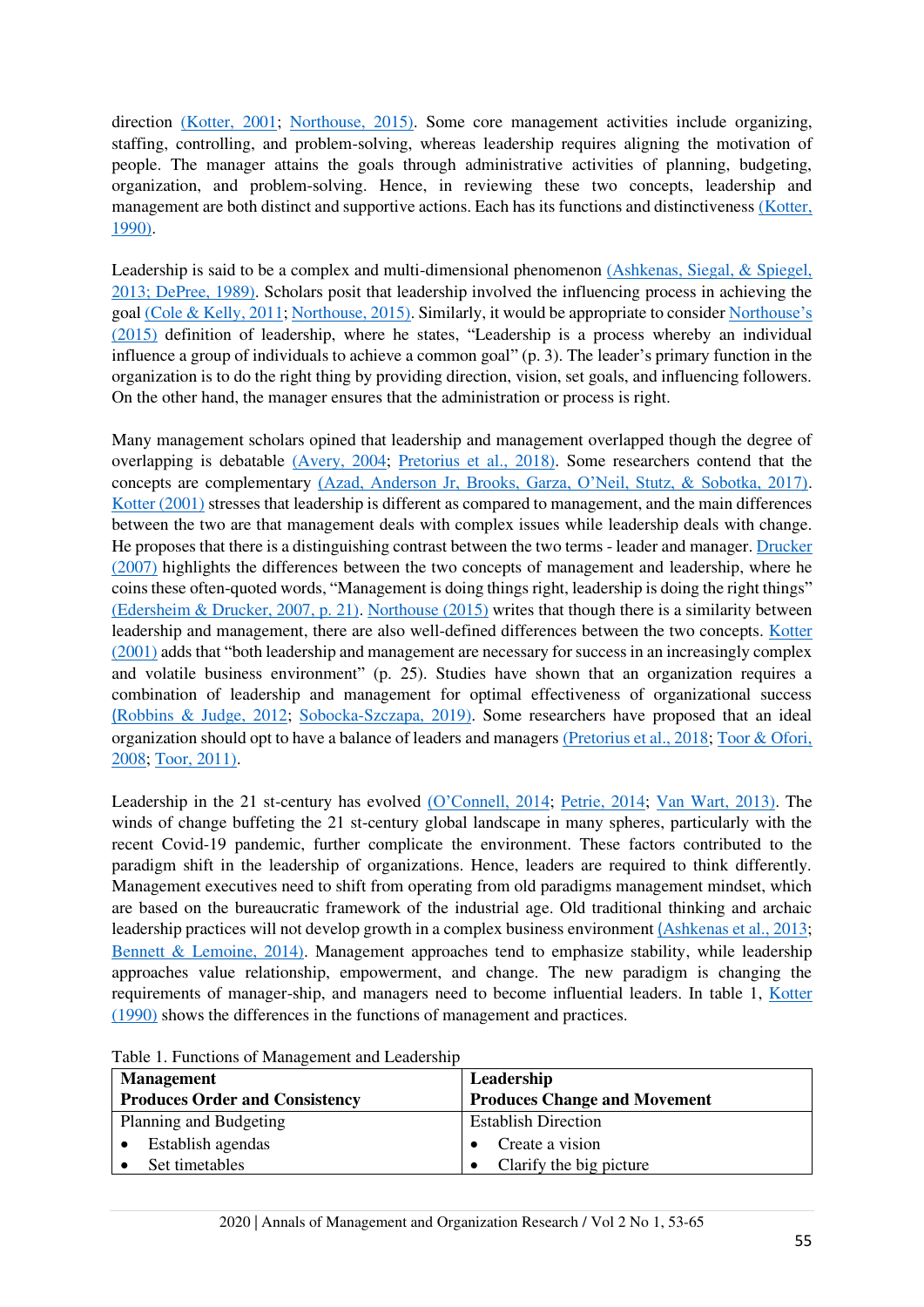| Allocate resources                          | Set strategies<br>٠         |  |  |
|---------------------------------------------|-----------------------------|--|--|
| Organizing and Staffing                     | Aligning People             |  |  |
| Provide structure                           | Communicate goals           |  |  |
| Make job placements                         | Seek commitment             |  |  |
| Establish rules and procedures<br>$\bullet$ | Build teams and coalitions  |  |  |
| Controlling and Problem-solving             | Motivating and Inspiring    |  |  |
| Develop incentives                          | Inspire and energies        |  |  |
| Generate creative solutions                 | <b>Empower subordinates</b> |  |  |
| Take corrective action                      | Satisfy unmet needs         |  |  |

Source: Adapted from a Force for Change: How Leadership Differs from Management by [Kotter, 1990](#page-11-8)

## **4. Examining the Roles of Leaders and Managers**

There are scholars that have suggested that some leaders are competent managers, while some managers are impressive leaders [\(Armandi, Oppedisano, & Sherman, 2003;](#page-9-1) [Cole & Kelly, 2011\).](#page-10-7) Conversely, it may not be true that a leader has managerial abilities, and a manager has leadership capabilities. Regardless, both strong leaders and capable managers are needed for organizations to survive and thrive [\(Azad et al., 2017;](#page-10-9) [Robbins & Judge, 2012;](#page-12-3) [Sobocka-Szczapa, 2019;](#page-12-4) [Tran, 2021\).](#page-12-8) Literature shows that there are distinguishing characteristics and differences between the concepts of managers and leaders [\(](#page-10-12)[Boyett & Boyett, 1998;](#page-10-12) [Bertocci, 2009\).](#page-10-2) As alluded to, leaders are required to create visions and inspire organizational members to achieve goals, while managers are needed to plan, organize efficiency, and oversee the day-to-day operations. It is interesting to note that [Spicker \(2012\) h](#page-12-9)as proposed that a leader should have leadership abilities and management skills as well. Likewise, other management scholars concur that in today's complex organization, it is crucial to have individuals who can manage and lead effectively [\(Denning, 2011](#page-10-13); [Sobocka-Szczapa, 2019\).](#page-12-4) Furthermore, some researchers highlight that organizations need to develop leaders-managers who can adapt to such a role [\(](#page-10-9)[Azad et al., 2017;](#page-10-9) [Bolden,](#page-10-14)  [2004\).](#page-10-14) Some scholars propose the combination of leadership and management in their organizational practice [\(Goold & Campbell, 1987;](#page-10-15) [Nguyen & Hansen, 2016\).](#page-11-11) [Pisapia \(2009\)](#page-11-12) highlighted that the strategic leadership approach combined both the management and leadership concepts.

As discussed, leadership and management are both different yet, at the same time, related functions. A progressive organization may consider incorporating both the development and practice of leaders and managers in organizational management. There are suggestions that such an *integrative approach* would contribute towards sustainable organizational growth and long-term competitive advantage. Table 2 lists the study on the comparison of these two concepts of leaders and managers by Kozak (1998) (As cited in [Bertocci, 2009\).](#page-10-2)

| <b>Leaders</b>                       | <b>Managers</b>         |
|--------------------------------------|-------------------------|
| Goal-oriented                        | Task-oriented           |
| Inspires / Empowers                  | <b>Directs</b>          |
| Thoughtful                           | Industrious             |
| Results-oriented                     | Action-oriented         |
| Effective                            | Efficient               |
| Long-term planner                    | Short-term planner      |
| Policy-oriented                      | Implementation oriented |
| Mission-oriented                     | Program oriented        |
| Attracts talent                      | Recruits talent         |
| Works in the future                  | Works in present        |
| Studies the environment              | Observes operations     |
| National / International perspective | Agency perspective      |
| Process-oriented                     | Product-oriented        |
| Consults                             | Consulted               |

Table 2. A Comparison of Leaders and Managers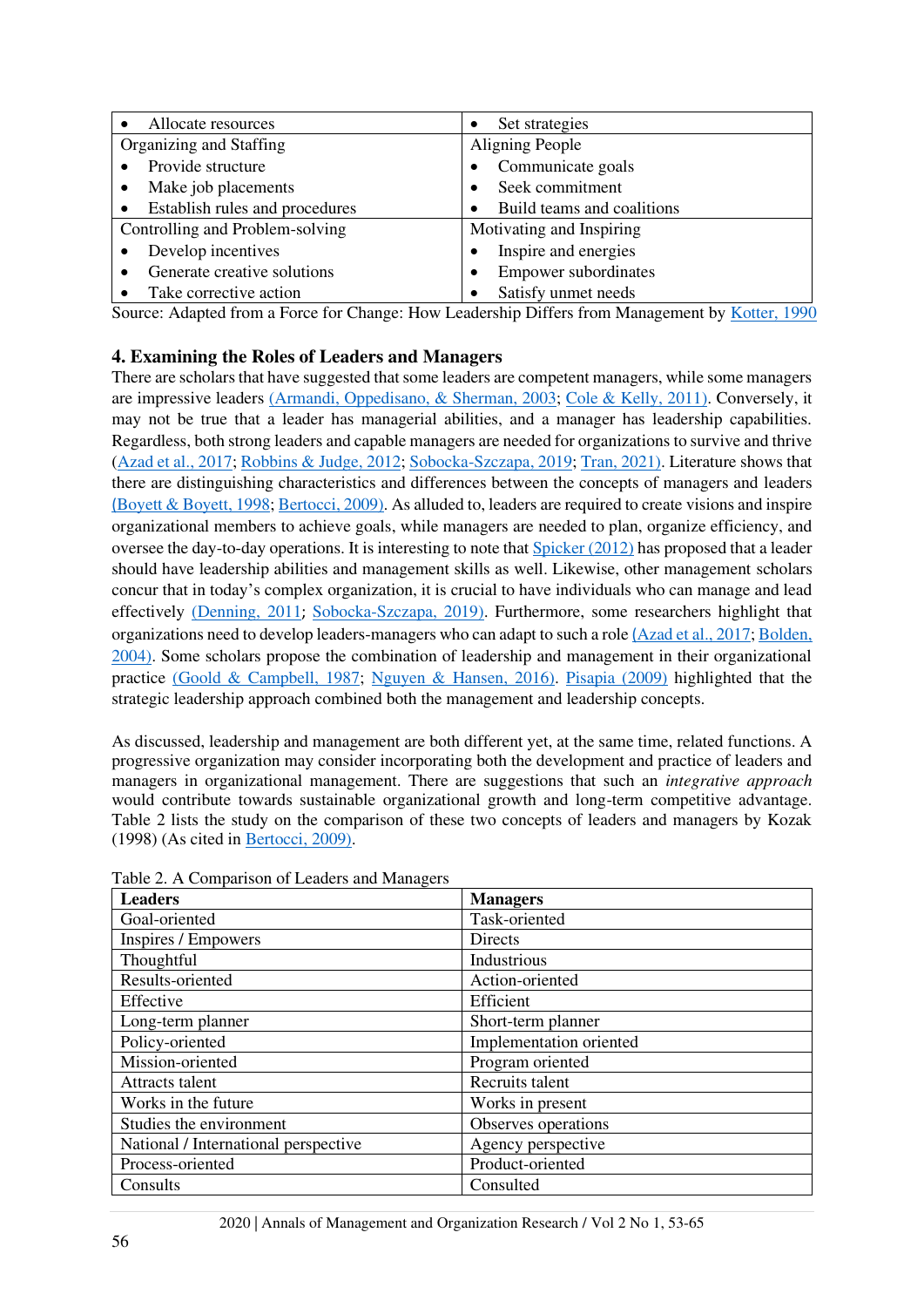| Decides                                      | Recommends                                   |  |
|----------------------------------------------|----------------------------------------------|--|
| Utilizes staff work                          | Provides staff work                          |  |
| Mediates                                     | Champions                                    |  |
| Focuses on concepts                          | Focuses on details                           |  |
| Looks outward                                | Looks inward                                 |  |
| Represents entire institution / unit/ agency | Represents separate organizational functions |  |
| Sees the whole                               | Sees parts of the whole                      |  |
| Operates in internal and external politics   | Operates in internal politics                |  |
| Delegates                                    | Oversees                                     |  |

Source: Adapted from Leadership in Organizations by [Bertocci, 2009](#page-10-2)

The assertion that organizations, in general, are over-managed and under-led is particularly true when the study of leadership as a discipline and practice is relatively young in some parts of the world in comparison to other parts of the developed world. This is due to the imbalanced practices of leadership and management over time. It would appear that both strong leaders and managers are needed for organizations to survive and thrive.

The historical development of the nation is also a major contributing factor to the inclination towards the organizational practices of leading either by management or leadership. Besides, [Zaleznik \(1977\),](#page-12-10) in his classic award-winning article, claimed that the educational process and the bureaucratic setup of organizations tend to breed managers. He has asserted that leaders are rare breeds (As cited in [Georgiades & Macdonell, 1998\).](#page-10-16) Scholars have warned that there are consequences to the neglect of academic literature in the failure to distinguish the differences between leadership and management [\(Gerard, Mcmillan, & D'Annunzio](#page-10-17)-Green, 2017; [Hall & Rowland, 2016;](#page-11-13) [House, 1995\).](#page-11-2) The primary reason for their argument is that there was and still, is a dire need for leadership in many spheres of societie[s \(Hall & Rowland, 2016;](#page-11-13) [House, 1995;](#page-11-2) [Kotter, 2001\).](#page-11-3)

There is evidence which indicates that context influences leadership development and practice. The contextual organizational management factors influence outcomes and practices. The historical development of a nation is also a major contributing factor as to the inclination towards the organizational practices of leading either by management or leadership. For example, research has shown that Malaysian managerial practices are traceable to the British colonial legacy [\(Arham, 2014\).](#page-9-2) The top-down management style resulted in the practice of the autocratic style over time. Management leaders then were exposed to such leadership styles, which may have worked during that period. Arguably, it can be concluded that Malaysian organizations are still being dominated by managerial practices instead of leadership. Also, leadership scholars have implied that the bureaucratic arrangements of organizations tend to produce managers [\(Zaleznik, 1977\).](#page-12-10)

## **5. Highlights of the Selected Top Business Executives**

There are managerial and leadership ideas that we can learn from the contemporary business organizational executives of today. A substantial number of organizational leadership studies in the past have focused on political leaders such as Abraham Lincoln, Winston Churchill, and Nelson Mandela. Despite learning from political leadership, there are also leadership lessons that one can discover from the executives of business organizations. The paper highlights seven contemporary top business organizational executives, namely, Donald Trump, Steve Jobs, Bill Gates, Mark Zuckerberg, Jeff Bezos, Jack Ma, and Tony Fernandez.

Research studies have linked these top contemporary business executives to recent contemporary leadership theories. Although their personality and styles differ, they have exhibited their talent and achieved their leadership and organizational goals. Undeniably their managerial and leadership practices have contributed to the advancement of their organizations. Though this article focuses on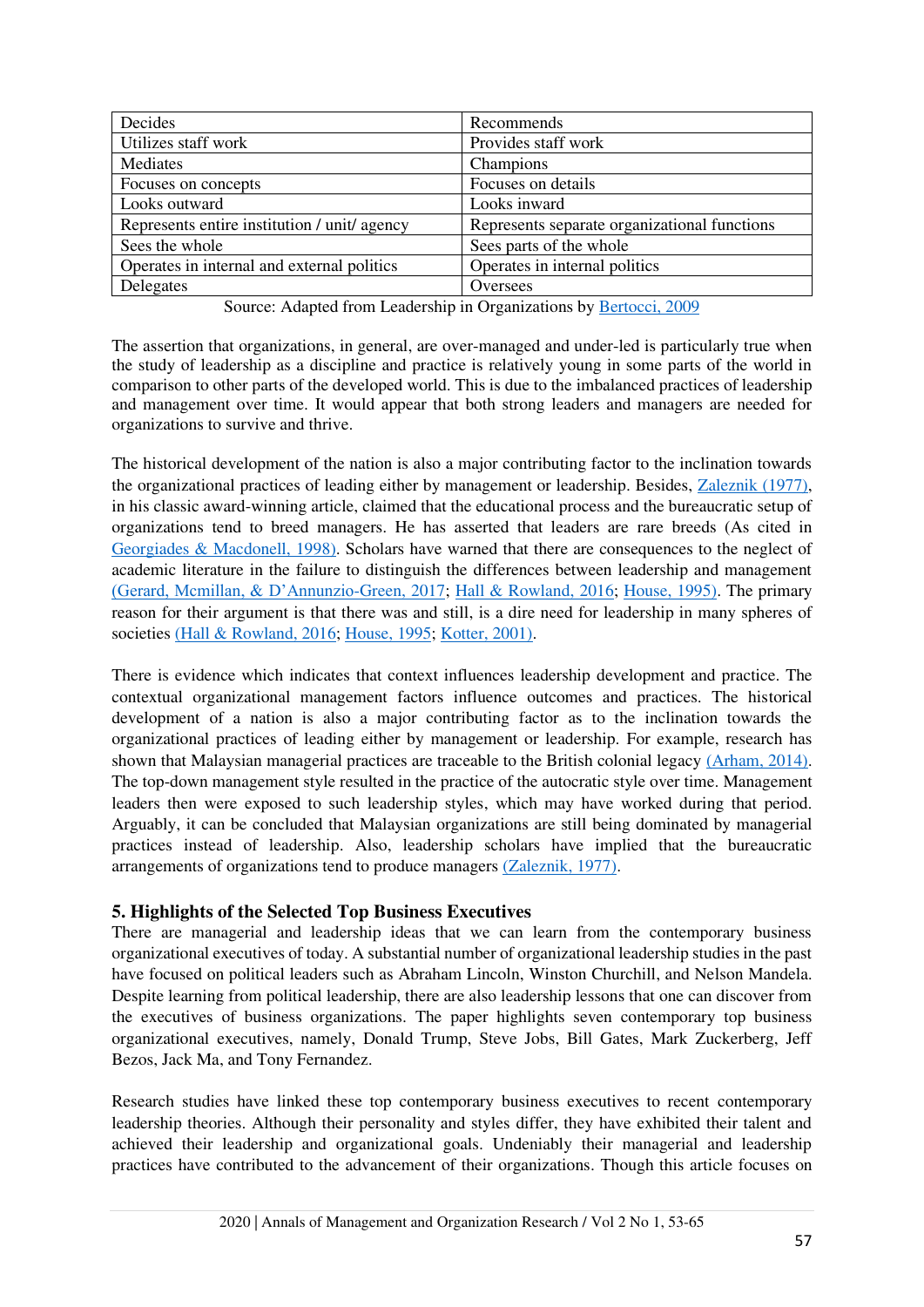each of their predominant leadership styles based on studies by researchers, they were likely exposed to vast administrative, technical, managerial, and leadership styles and trends in their early formative years. Based on the overview of the seven top business organizational executives' management and leadership approaches, four demonstrated evidence of *transformational leadership,* two *charismatic leaderships,* and one *servant leadership.* It needs to be noted that this research was conceptualized prior to the outbreak of the Covid-19 pandemic. Certainly, the Covid-19 pandemic has an impact on the global leadership landscape, affecting the financial and economic performances of organizations and countries.

#### *a) Donald Trump*

Donald Trump was the past 45<sup>th</sup> President of the United States. He entered the United States presidential election and got elected into office in 2016. However, his career started as a businessperson in the real estate industry. His company, which he named *The Trump Organization*, was involved in building and renovating skyscrapers, hotels, casinos, and golf courses. [Immelman \(2017\),](#page-11-14) in his study on the leadership style of U.S. President Donald Trump, posits that Trump's prevailing temperament traits are described as ambitious/exploitative, outgoing/impulsive, and dominant/controlling pattern. However, his overall leadership style has evolved into a distinctive, *charismatic* leadership. Charismatic leaders developed a certain quality and giftedness or abilities that set them apart from ordinary people [\(Robbins](#page-12-3)  [& Judge, 2012;](#page-12-3) [Northouse, 2015\).](#page-11-7) The research authors described Trump's predominant personality traits as ambitious, outgoing, with a feature of being dominant [\(Immelman, 2017\).](#page-11-14) The other leadership style ascribed to Trump regarding his approach based on the leadership models developed by Herman and Preston (1995) and Kaarbo (1997) i[n Immelman, 2017\)](#page-11-14) is motivation, goal-oriented, performance, managerial, and executive style.

### *b) Steve Jobs*

Steve Jobs catapulted into the business arena when he started *Apple Incorporated* with Steve Wozniak, a multinational technology company in California, United States. Jobs got recognized as a business magnate, industrial designer, investor, and media proprietor. He has served as the chairman, chief executive officer, and majority shareholder. During job's formative years, he has shown aptitudes and skills for administration, technical, and creativit[y \(Silva, 2014\).](#page-12-11) The job was known to drive excellence, modesty, and elegance, and he ensured that employees who worked at Apple are reminded. He regularly insisted his employees think out of the box and initiate products that are innovative. The company eventually was brought to unprecedented heights, as evident by a report that stated, at the end of 2019, Apple's global market share was 20%, capturing the top position globally. (Apple has recorded an impressive performance in Q4 2019 Worldwide Smartphone Market, while Huawei achieves the number two globally for 2019, 2020).

Though Jobs has fulfilled some critical roles in the top organizational management, he appeared to exhibit *transformational* leadership [\(Toma & Marinescu, 2013\).](#page-12-12) The essence of transformational leadership is about the effect of change and transformation on people and the organizatio[n \(Burns, 1978;](#page-10-18) [Gidens, 2017;](#page-10-19) [Ramsay, Rutti, Lorentz, Barakat, & Sant'anna, 2017\)](#page-12-13). As evident through his transformational leadership approaches, he motivates others to rise above their self-regard, contributing as proactive team members and influence organizational members to become leaders. He was credited as a modern leader, visionary, perfectionist, innovative, and complex [\(Sen & Eren, 2012;](#page-12-14) [Silva, 2014\).](#page-12-11) He was described as a successful leader in a competitive industry. Also, during his leadership role, he has displayed strategic leadership in his decision-making in market share positioning and product services [\(Sosik, Jung, Berson, Dionne, & Jaussi, 2005\)](#page-12-15). Due to the job's multi-facet capabilities, he got credited for belonging to the pantheon of America's great modern leaders [\(Toma & Marinescu. 2013\).](#page-12-12)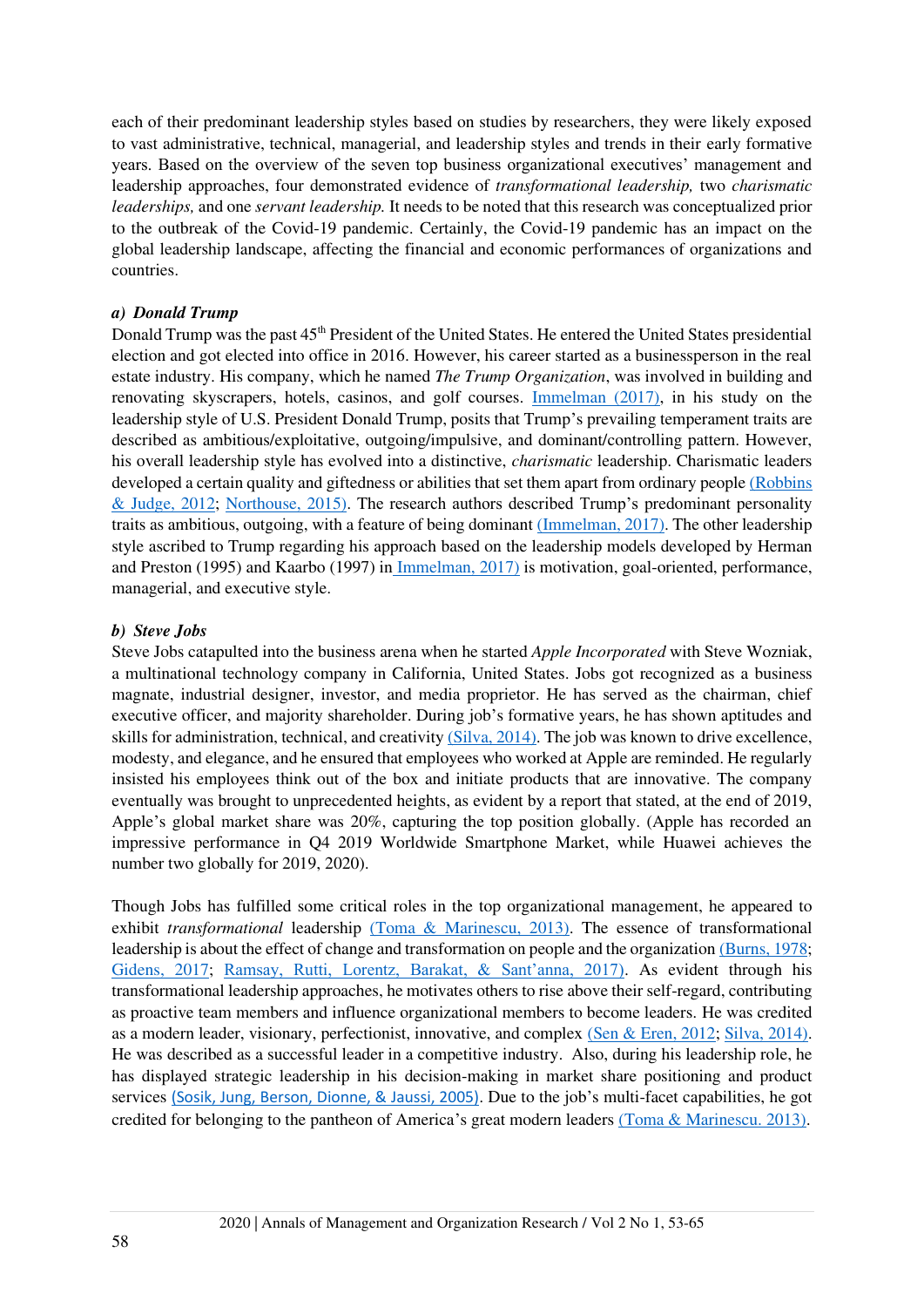### *c) Bill Gates*

Bill Gates, born in 1955 in Seattle, Washington, United States, is recognized as an outstanding entrepreneur and business leader of modern times. He is a well-known technologist and entrepreneur of the micro-computer period in the 1970s and 1980s. The software program was written by him while at prep school at the age of 13. During Gates' early years, he has shown interest in computer programming [\(Silva, 2014\).](#page-12-11) He later launched *Microsoft* with his friend, Paul Allen. Since then, he has served in the various positions of chairman, President, chief executive officer, chief software architect, and shareholder.

Like Steve Jobs, in his early days, he has developed the ability to envision, administrative aptitude, technical skills, innovation, and intelligence [\(Silva, 2014\).](#page-12-11) Even from a young age, he has shown talent in administrative and technical skills, vision for a business, and creativity [\(Silva, 2014\).](#page-12-11) Gates' leadership strategy and principles become described as parallel to the *servant* leadership paradigm [\(Zenter, 2016\).](#page-12-16) Servant leadership teachings are a concern for people by helping them personally and professionally instead of one's interest [\(Northouse, 2015;](#page-11-7) [Parris & Peachey, 2013](#page-11-15); [Spears, 2002\).](#page-12-17) Bill Gates exhibited these principles of servant leadership through his non-profit Gates Foundation. His philanthropy and humanitarian work have been an inspiration to others.

### *d) Mark Zuckerburg*

Mark Zuckerburg initiated *Facebook* and has remained as the Chief Executive Officer of the company. He also co-founded the solar sail spacecraft project named Breakthrough Starshot. In his early years in high school, he had excelled in classes. He had won prizes in physics, mathematics, astronomy, and classical studies. During his college days, he could read and write Hebrew, Latin, ancient Greek, and French. Zuckerburg is a successful leader that established an organization that paved a new way of communication to billions of people globall[y \(Baldonado, 2015\).](#page-10-20) Facebook is an example of his vision of connecting the world's people. According to statistics, Facebook users have grown exponentially to one billion in 2012.

Zuckerburg possessed many leadership traits that were analyzed by personality researchers. In his early years, while enrolled at Harvard University, he showed interest in programming and technology. He has continued to develop as a Web developer and was known as a reputable software developer. His leadership approaches got linked to *transformational* leadership [\(Baldonada, 2015;](#page-10-20) [Ramsay et al.,](#page-12-13)  [2017\).](#page-12-13) He is said to depict the leadership style of encouraging and aggressive at the same time. He continually demands innovation and growth. The results of his leadership have contributed towards areas such as innovation, customer growth, employee satisfaction, organizational value, and market share in the organization that he is involved in [\(Mullins, 2010\)](#page-11-16). *TIME* magazine in 2012 named Zuckerburg as one of the 100 wealthiest and influential personalities.

### *e) Jeff Bezos*

Jeff Bezos founded *Amazon*, an e-commerce company, and later became the Chief Executive Officer. He had his early education with Princeton University in electrical engineering and computer science. Before starting the e-commerce business, Wall Street provided him with opportunities to work in a variety of fields. Along with his career, he has managed many other investments through his capital investment firm, Bezos Expeditions. Throughout his career, he had vast experience in the trade, banking, and management. While establishing Amazon, he has developed and fine-tuned his management and leadership skills.

[De Andres \(2017\),](#page-10-21) a finance executive, wrote that Bezos was equipped with the right knowledge and experience and was able to make change happen inside the organization. He exemplifies the characteristics of a *transformational* leader [\(](#page-11-5)[Marques, 2015;](#page-11-5) [Ramsay et al., 2017\)](#page-12-13). [De Andres \(2017\)](#page-10-21) states, "We can also see that transformational leaders are also those who understand the importance of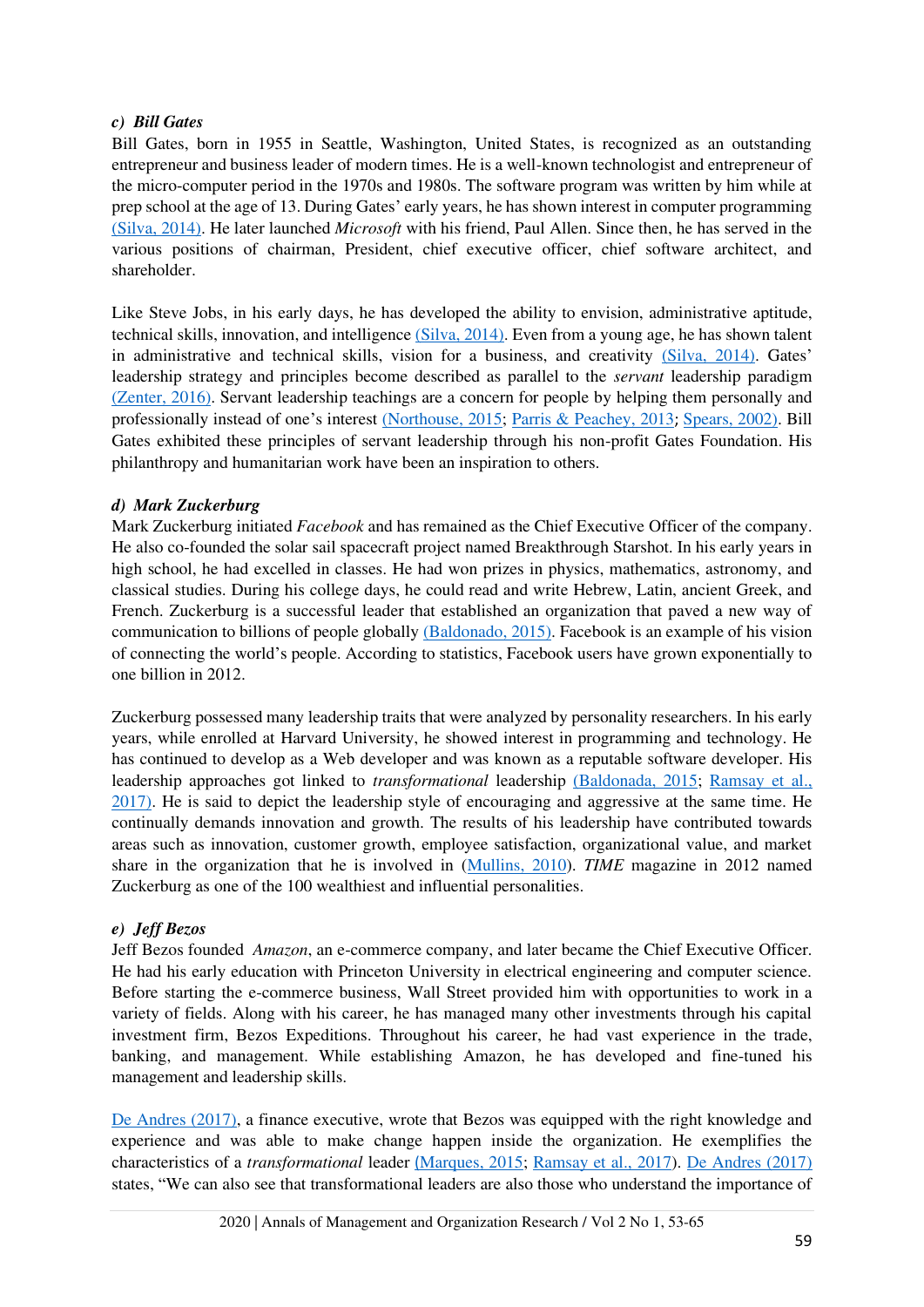placing themselves, their organization, the society, and the world, first before profits" (para. 6). Additionally[, De Andrés \(2017\) s](#page-10-21)hares the seven principles of transformational leadership demonstrated by Bezos: i) Simplification: When articulating the direction of the team he is leading, Bezos uses clear and practical language. ii) Motivation: In Amazon, Bezos understands the employees' likes and dislikes, which in turn, knowing what motivates them and vice versa. By doing this, Bezos and Amazon gain the support and consensus to promote team vision. iii) Determination: Bezos always insists on the highest standards, especially when he talks about the determination to complete the race in spite of the challenges that they faced. iv) Mobilization: Bezos believes in assembling the right people to get the work accomplished by entrusting and providing the right team. v) Preparation: In Amazon, Bezos drives those who worked for him to be perpetual learners. vi) Facilitation: Bezos recognizes this value of developing its employees' abilities. vii) Innovation: Change in the organizational environment is unavoidable. Bezos recognizes the need for improvement and encourages it accordingly.

As apparent, Bezos manages a disruptive firm, uses organizational change to espouse commitment, which shows compelling narratives about the direction, and promotes a road map before unplanned issues arise. Transformational leaders motivate people to focus on vision and the job at hand. In times when organizations face turbulence or great challenges, organizations need to move fast, and their managers should not depend wholly on the organizational structure to manage business activities. It is in these settings that transformational leaders can inspire team members to be engaged, to develop values and reach the goals of the organization, and advance with persistence.

## *f) Jack Ma*

Like most successful entrepreneurs, Jack Ma became described as an entrepreneur with many capabilities. He initially started as an English teacher but later ventured into business. In his interviews with the journalists, he frequently talked about many job applications in his early years but was rejected. He applied for 30 jobs but was rejected by all. In early 1990, Ma learned about the internet business and started his company. He also ventured into other related information technology ventures. Ma is the first entrepreneur to develop e-commerce into an online giant, *Alibaba,* in China. The firm he founded is worth over \$400 billion. His accomplishment in the business world was recognized and he has subsequently won many awards and honors.

Researchers postulate that Ma's organizational management approach progressively evolves according to the requirements of the environment [\(Tham & Yazdanifard, 2015\).](#page-12-18) Write-ups on Ma's experiences seem to indicate that Ma's management of Alibaba's operation evolved from the autocratic to a conductive, persuasive, and democratic style of management [\(Tham & Yazdanifard, 2015\).](#page-12-18) When he started the business, one of his friends, Zhang Yin, described Ma as having the capacity to do things other men could not [\(Rana, 2014\).](#page-12-19) Ma is considered a *charismatic visionary* leader [\(Khzam, 2015;](#page-11-17) [Northouse, 2015\).](#page-11-7) He is said to be a strategic leader as well. He is the first businessman to initiate ecommerce and started the first internet merchandising website in China. Charismatic leaders can develop and articulate their vision and take risks to achieve their vision. There are some similarities between charismatic and transformational leadership. Charismatic leadership is an extension of transformational leadership [\(Pawar, 2016\).](#page-11-18)

### *g) Tony Fernandez*

Tony Fernandez has his early training in accountancy from the United Kingdom schools. He did his early education at Epsom College, followed by the London School of Economics, and completed his study in accounting. Initially, his work life was briefly with *Virgin Atlantic* as an auditor. Subsequently, he assumed the position of financial controller of the Virgin Communication group in England. He was later attached to *Warner Music International,* London, as Financial Analysis. Also, he took the responsibility as the Chief Executive Officer of *Warner Music Records* (Malaysia) before venturing into setting up Tune Air Sdn. Bhd. Fernandez then introduced the first budget basic essential airline,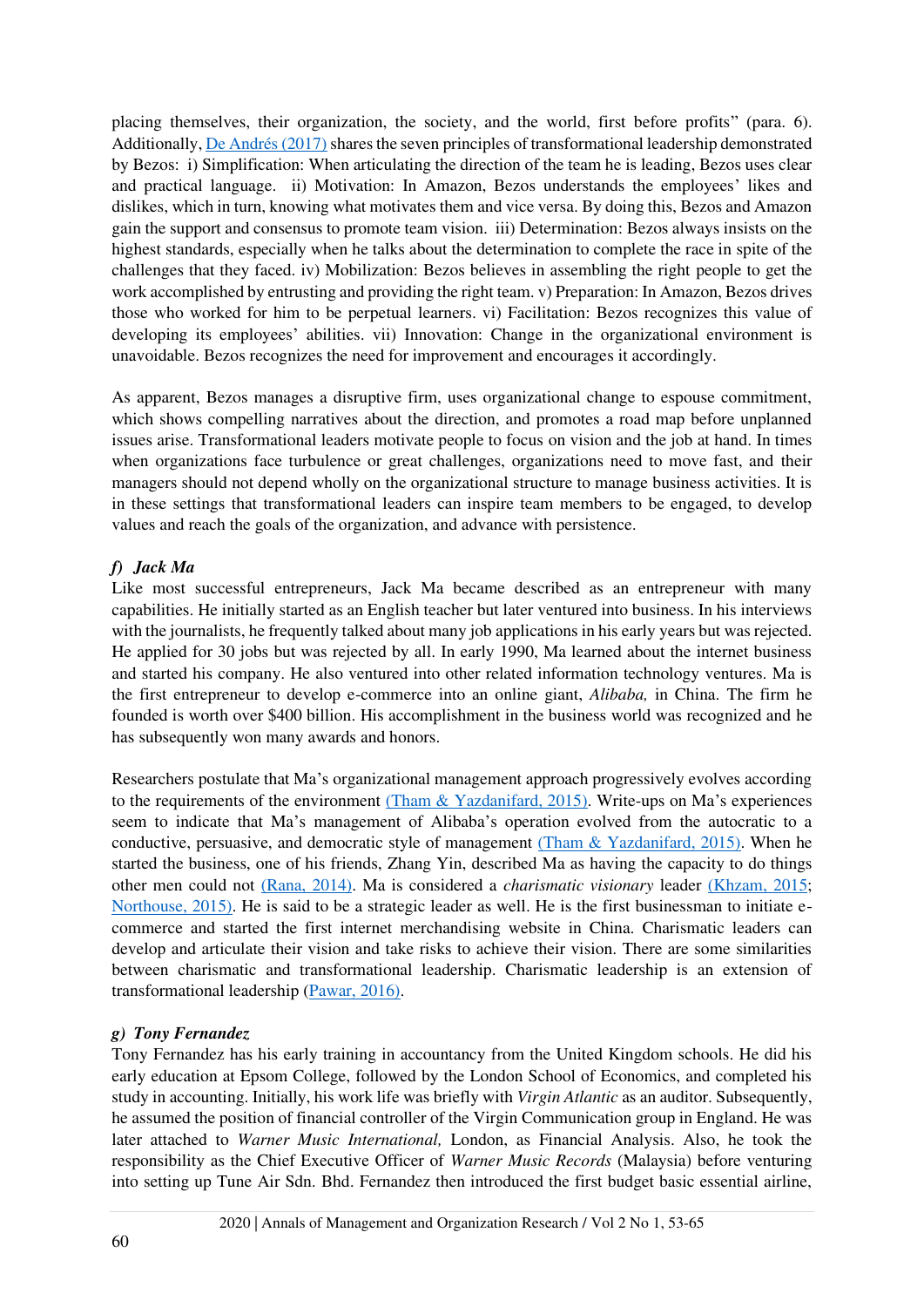*Air Asia*. His other main ventures included starting the no-frills concept hotel, Tune Hotels founded the Caterham Formula One team, and being involved in the English football club teams.

The name Tony Fernandez is synonymous with Air Asia, which has grown into a world-famous lowcost airline that operates both domestically and internationally. It is now the largest low-cost airline in Asia. The achievement of Air Asia is attributable to the leadership of Tony Fernandez and his partners. During his work, Fernandez has demonstrated foresight and vision by turning Air Asia into a wellknown brand. There was evidence of healthy leadership practices in managing a growing airline like Air Asia. Researchers in studying the leadership traits of Fernandez have attributed the charismatic leadership traits to him [\(Kuppusamy, n. d\)](#page-11-19). At the same time, Fernandez uses *transformational* leadership approaches as analyzed from his interview statements [\(Gidens, 2017;](#page-10-19) [Kamisan & King,](#page-11-20)  [2013;](#page-11-20) [Ramsay et al., 2017\).](#page-12-13) He has described the various aspects of the dimensions of the transformation of idealized influence, intellectual stimulation, individualized influence, and inspirational motivation. Transformational leadership comprises four core inter-related dimensions. One of the sub-domains of transformational leadership is charismatic traits.

The key discovery of the organizational management practices of the seven top business executives has evolved towards transformational, charismatic, and servant leadership. These top business executives are successful business people who have rich organizational experiences and resources. Apart from their education, most of them have started their firms or companies and have vast experience in organizational management and leadership. They have built, grown, and established their companies and businesses. At the same time, they have their workforce, management teams, and consultants. Thus, they certainly would have hands-on experience in the techniques of effective organizational leadership and management. More significantly, there was evolvement, development, adaptation, and adoption of their leadership practices in their search for excellence, as evident in the findings. Table 3 shows the outcomes of the leadership approaches of the seven top business organizational executives.

| <b>Top Executives</b> | <b>Transformational</b> | <b>Charismatic</b> | <b>Servant Leadership</b> |
|-----------------------|-------------------------|--------------------|---------------------------|
|                       | Leadership              | Leadership         |                           |
| Donald Trump          |                         |                    |                           |
| Steve Jobs            |                         |                    |                           |
| <b>Bill Gates</b>     |                         |                    |                           |
| Mark Zuckerberg       |                         |                    |                           |
| Jeff Bezos            |                         |                    |                           |
| Jack Ma               |                         |                    |                           |
| Tony Fernandez        |                         |                    |                           |

Table 3. Leadership Approaches of Seven Top Business Organizational Executives

Source: Author's Literature Review, 2021

## **6. Conclusion and Implications**

This article began by discussing the theme of the leader versus a manager. Researchers stressed the need to explicitly clarify the concepts of leadership and management in research [\(](#page-10-0)[Edwards et al., 2015\).](#page-10-0) The clarification will help reduce the ambiguities and confusion between the two constructs of leaders and managers. Illuminating the differences between leaders and managers will facilitate leadership development and practice [\(Black, 2015;](#page-10-4) [Day, 2001](#page-10-1); [Liphadzi et al., 2017\).](#page-11-1) A clear understanding of the distinction between leaders and managers will promote leadership development or develop the leadership competencies of individuals accordingly. The old paradigm of traditional management may have worked in the past, but the new paradigm demands that managers administer as leaders. So, the shift in focus from the management paradigm to the leadership approach would also result in the style of leadership.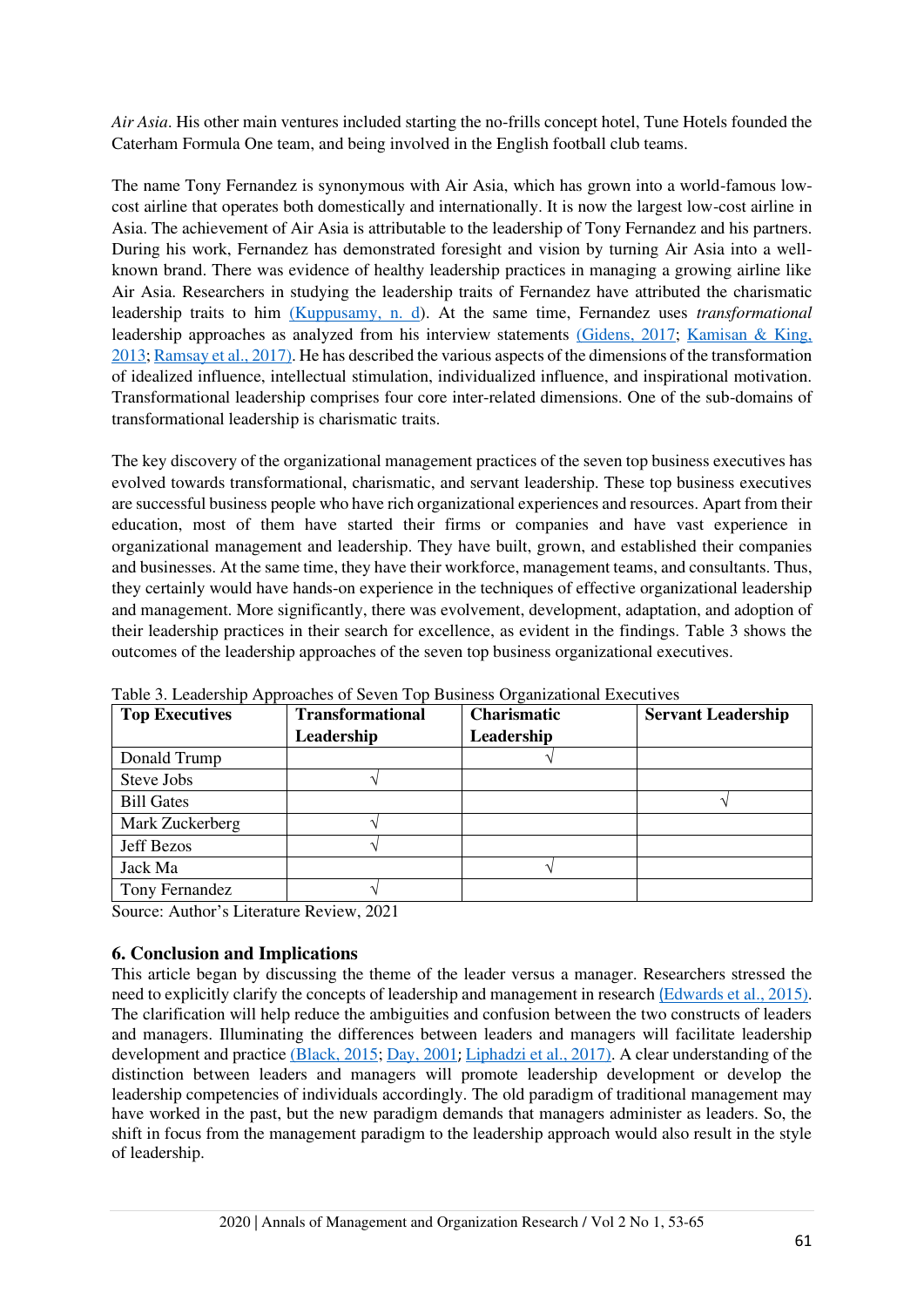In today's changing dynamic information era and challenging times, the management needs leaders to cope with unexpected demands and establish the sustainability of the operation. At the same time lead the enterprise to achieve a competitive edge in the marketplace. Organizations also need managers to maintain a smoothly functioning workplace and to utilize resources effectively. Notwithstanding, researchers are suggesting more leaders in the context of the challenging times of the evolving 21 stcentury organizational landscape. There is also the recognition for the roles of leaders-managers who can lead and adapt at the same time. In addition, there are calls for the organizational balance of management to include influential leaders and managers to achieve optimal success in performance.

The paper then reviews seven top business executives and the evolvement of their leadership journey. The findings of the leadership approaches of the top seven top business executives are in line with the teachings of contemporary leadership theories. The leadership styles of these business executives have contributed to modern business organizational leadership and management. The evidence of the leadership practices of these top business leaders affirms that leadership is a *multi-facet concept* that has many dimensions [\(Chow & Adedeji, 2020;](#page-10-22) [Goldman, Schlumpf, & Scott, 2017\).](#page-10-23) Organizations at large are to recognize the need to develop and raise more leaders for 21st-century leadership and management [\(Toor & Ofori, 2008](#page-12-5)[;](#page-12-5) [Smet, Lurie, & St George, 2018\).](#page-12-20)

In summation, these are the themes that emerged from the review of the study. There are significant differences between a leader and a manager. The research findings indicate that the leadership approaches of the seven top business organizational executives reflect the contemporary leadership paradigms, which are in tandem with the times. As evidenced by the seven top organizational executives, these relevant leadership practices have proven to contribute towards organizational leadership and performance. Undeniably, there are other success factors involved in organizational performance. It needs to be emphasized that leaders are not only needed in business entities but in every sphere of society [\(Gerard et al., 2017;](#page-10-17) [Hall & Rowland, 2016;](#page-11-13) [House, 1995;](#page-11-2) [Zeti, 2014\)](#page-12-21). Similarly, [Zaleznik \(1977\)](#page-12-10) asserts that leaders are a *rare breed* required in leadership work, grouping, and society. Some researchers opined that an ideal organization combines both the leadership and managerial competencies in the organizatio[n \(Goold & Campbell, 1987;](#page-10-15) [Toor, 2011;](#page-12-6) [Sobocka-Szczapa, 2019;](#page-12-4) [Tran,](#page-12-8)  [2021\).](#page-12-8) Generally, organizations require a *new generation* of leaders to thrive in the context of the 21 st-century evolving landscape [\(Bennis, 1989;](#page-10-24) [Iordanoglou, 2018\).](#page-11-21) As reiterated in literature, organizations of the 21st-century need more leaders [\(O'Connell, 2014](#page-11-9); [Sirisetti, 2011\).](#page-12-0) Leaders who will develop the related competencies capable of responding to the 21 st-century demands, challenges, and opportunities.

In today's competitive world, most entities need capable leadership that will improve their performance [\(Manning & Curtis, 2019;](#page-11-22) [O'Connell, 2014](#page-11-9); [Pisapia, 2009\).](#page-11-12) Therefore, it is important to apply the appropriate concept of leadership in tandem with the times as the key to competitive advantage for progressive leadership development and practice. Those in organizational management need to decide on developing leadership approaches relevant to the times for practice. There should be more educational leadership courses offered for leadership enrichment and enhancements. Further study is needed in this area of discussion on the role of the leader and manager for 21st-century organizations at the different management levels, sectors, and fields.

### **References**

- <span id="page-9-2"></span>Arham, A. (2014). The relationship between leadership behavior, entrepreneurial orientation and organizational performance in Malaysian small and medium enterprises. (Unpublished doctoral dissertation). Retrieved from [http://researchbank.rmit.edu.au/v](http://researchbank.rmit.edu.au/)iew/rmit: 160765
- <span id="page-9-1"></span>Armandi, B., Oppedisano, J., & Sherman, H. (2003). Leadership theory and practice: a "case" in point. *Management Decision*, 41 (10), 1076-1088.
- <span id="page-9-0"></span>Ashkenas, R., Siegal, W., & Spiegel, M. (2013). Mastering organizational complexity: A core competence for 21st-century leaders. *Research in Organizational Change and Development*, 21, 29-58.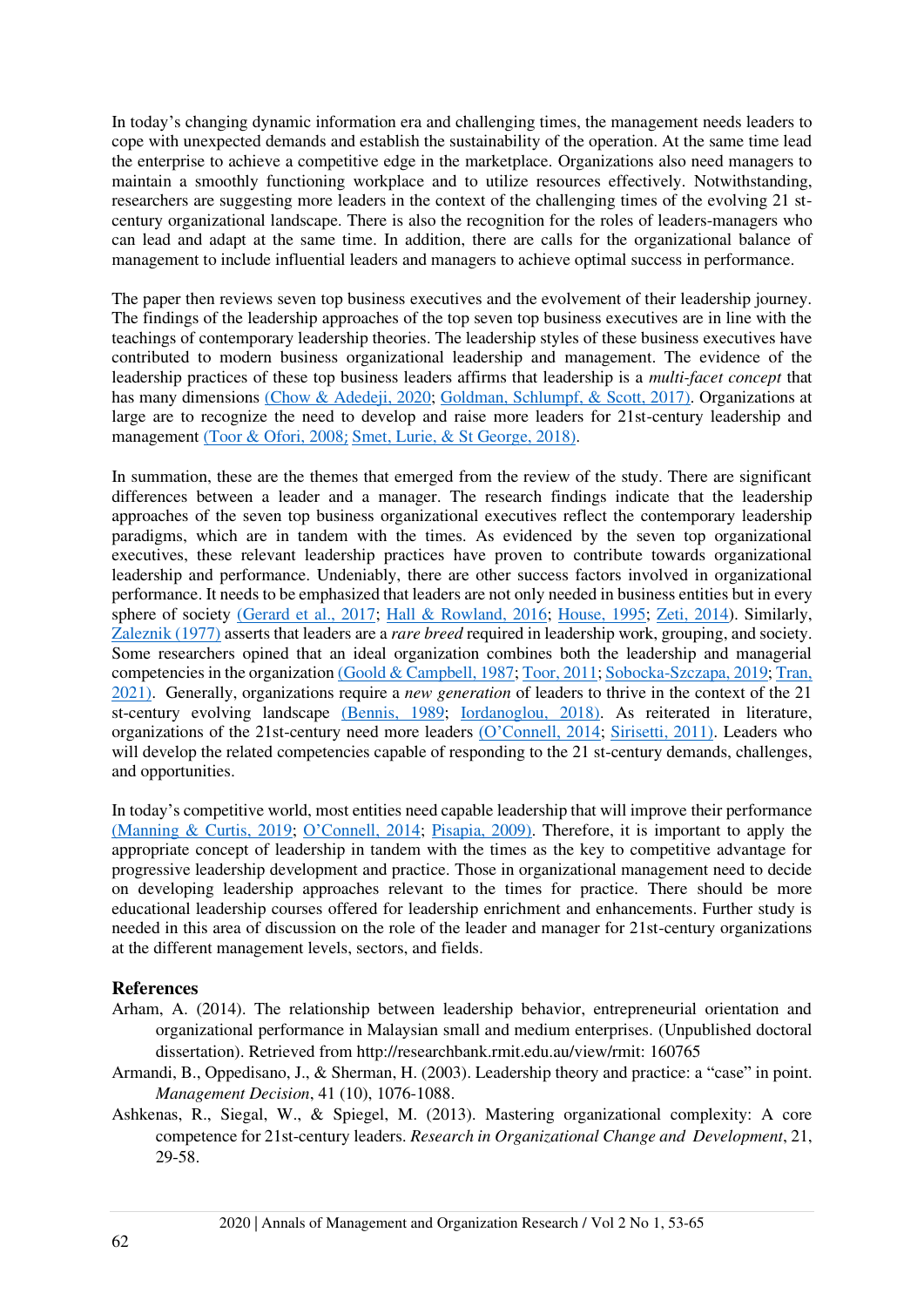<span id="page-10-8"></span>Avery, G. C. (2004). *Understanding leadership: Paradigms and cases*. Thousand Oaks, CA: Sage Publications.

- <span id="page-10-9"></span>Azad, Anderson Jr, Brooks, Garza, O'Neil, Stutz, & Sobotka. (2017). Leadership and management are one and the Ssme. *American Journal of Pharmaceutical Education* 2017; 81 (6) Article 102.
- <span id="page-10-20"></span>Baldonado, A. M. (2015). What can we learn from young business leaders today? *International Journal of Managerial Studies and Research*. Vol, 3, Issue 6, pp. 40-43. ISSN 2349-0349. pp. 40-43.
- <span id="page-10-3"></span>Bennett, N., & Lemoine, G. J. (2014). What a difference a word makes: Understanding threats to performance in a VUCA world. Business Horizons, 57 (3), 311-317.
- <span id="page-10-24"></span>Bennis, W. G. (1989). Managing the dream: Leadership in the 21 st-century. Journal of Organizational Change, 2, 7.
- <span id="page-10-2"></span>Bertocci, D. I. (2009). *Leadership in Organizations*. University Press of America, Maryland, U.S.
- <span id="page-10-4"></span>Black, S. A. (2015). Qualities of effective leadership in higher education. *Open Journal of Leadership, 4 (02), 54.*
- <span id="page-10-14"></span>Bolden, R. (2004). *What is Leadership?* Centre for Leadership Studies, University of Exeter. Retrieved May 20th, 2020, from business school.exeter.ac.uk/documents/.../what\_is\_leadership.pdf.
- <span id="page-10-12"></span>Boyett, J. H., & Boyett, J. T. (1998). *The guru guide: The best ideas of the top management thinkers*. New York, NY: John Wiley & Sons Inc.
- <span id="page-10-18"></span>Burns, J. M. (1978). *Leadership*. New York. NY: Harper and Row Publishers.
- <span id="page-10-22"></span>Chow, T. W., & Adedeji, B. S. (2020). Multi-facet leadership approach for organizational performance in the evolving globalized landscape of the new millennium era. International Journal of Psychosocial Rehabilitation, Vol. 24, Issue 02, 2020 ISSN: 1475-7192
- <span id="page-10-7"></span>Cole, G. A., & Kelly, P. (2011). *Management theory and practice (7thEd)*. Hamshire, U.K.: South-Western Cengage Learning.
- <span id="page-10-1"></span>Day, D. V. (2001). "Leadership development: A review in context." *The Leadership Quarterly,* 11 (4), 581-613.
- <span id="page-10-21"></span>De Andrés, F., 2017. *Jeff Bezos: The Best Living Transformational Leader as Example*. *Online*. Retrieved May  $11<sup>th</sup>$ , 2020 from https://www.linkedin.com/pulse/ieff-bezos [-best-living-transformational-leader-f%C3%A9lix-deandr%C3% A9s](https://www.linkedin.com/pulse/jeff-bezos%20%20%09best-living-transformational-leader-f%C3%A9lix-deandr%C3%25%20A9s)
- <span id="page-10-13"></span>Denning, S. (2011). The reinvention of management. *Strategy & Leadership*, Vol. 39, No. 2: pp. 9-17.
- <span id="page-10-6"></span>DePree, M. (1989). *Leadership is an art*. New York: Bantam Doubleday Dell Publishing Group.
- <span id="page-10-10"></span>Drucker, P. F. (2007). *Management challenges for the 21st-century*. New York, NY: Harper Collins Publishers.
- <span id="page-10-11"></span>Edersheim, E.H. & Drucker, P.F. (2007). *The definitive Drucker: Challenges for tomorrow's executives*, New York, NY: McGraw-Hill Professional.
- <span id="page-10-0"></span>Edwards, G., Schedlitzki, D., Turnbull, S., & Gill, R. (2015). *Exploring power assumptions in the leadership and management debate.* Leadership & Organization Development Journal. Vol. 36 No. 3, 2015. pp. 328-343.
- <span id="page-10-5"></span>Ellis, P., & Abbot, J. (2015). *Exploring the differences between leaders and managers.* Journal of Renal Nursing. Vol. 7. No. 2. 2015.
- <span id="page-10-16"></span>Georgiades, N., & Macdonell, R. (1998). *Leadership for competitive advantage*. West Sussex, UK: John Wiley & Sons Ltd.
- <span id="page-10-17"></span>Gerard, L., Mcmillan, J., & D'Annunzio-Green, N. (2017). Conceptualizing sustainable leadership. Industrial and Commercial Training. Vol. 49, Issue 3. pp. 116-126, [https://doi.org/10.1108/ICT-](https://doi.org/10.1108/ICT-12-2016-0079)[12-2016-0079](https://doi.org/10.1108/ICT-12-2016-0079)
- <span id="page-10-19"></span>Giddens, J. (2017). Transformational leadership: What every nursing dean should know. *Journal of Professional Nursing.*<https://doi.org/10.1016/j.profnurs.2017.10.004>
- <span id="page-10-23"></span>Goldman, E. F., Schlumpf, K. S., & Scott, A. R. (2017). Combining practice and theory to access strategic thinking. Journal of Strategy and Management. Vol. 10. Issue 4. Pp. 488-504. <https://doi.org/10.1108/JSMA-02-2017-0012>
- <span id="page-10-15"></span>Goold, M., & Campbell, A. (1987). Many best ways to make strategy. *Harvard Business Review,* 65 (6), 70-76.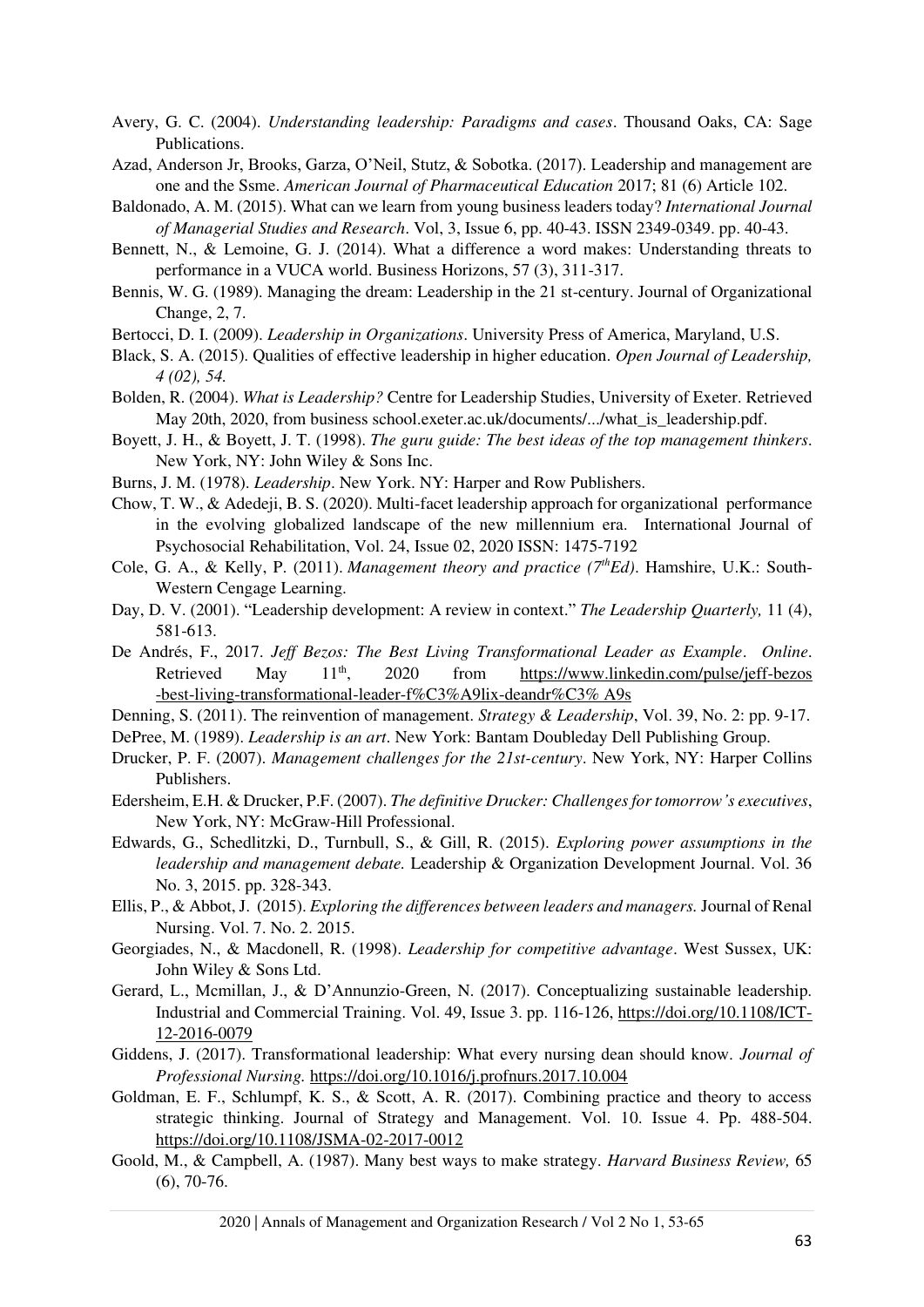- <span id="page-11-13"></span>Hall, R. D., & Rowland, C. A. (2016). Leadership development for managers in turbulent times. Journal of Management Development. Vol. 35. Issue 8. pp. 942-955. https://doi.org./101108/JMD-09- 2015-0121
- <span id="page-11-2"></span>House, J. (1995), leadership in the twenty-first century: a speculative inquiry, in Howard, A. (Ed.), *The Changing Nature of work*, San Francisco, CA: Jossey-Bass Publishers.
- <span id="page-11-14"></span>Immelman, A. (2017). *The leadership style of U.S. president Donald Trump*. (Working Paper No. 1.2). Collegeville and St. Joseph, MN: St. John's University and the College of St. Benedict, Unit for the Study of Personality in Politics. Retrieved May 11th, 2020 from Digital Commons website: [http://digitalcommons.csbsju.edu/psychology\\_pubs/107/](http://digitalcommons.csbsju.edu/psychology_pubs/107/)
- <span id="page-11-21"></span>Iordanoglou, D. (2018). Future trends in leadership development development practices and the crucial leadership skills. *Journal of Leadership, Accountability and Ethics*. Vol. 15 (2).
- <span id="page-11-0"></span>Kanongo, R. N. (1998). Leadership in organizations: Looking ahead to the 21 st-century. *Canadian Pschology/Psychologie Canadienne*, 39 (1-2), 71.
- <span id="page-11-20"></span>Kamisan, A., King, E. M. Transactional and transformational Leadership: A comparative study of the difference between Tony Fernandez (Airasia) and Idris Jala (Malaysia Airlines) leadership styles from 2005-2009. *International Journal of Business and Management*, Vol. 8, No. 24. ISSN 1833- 3850. pp. 107-116.
- <span id="page-11-17"></span>Khzam, M. A. (2015). *Leadership and change management*. Retrieved March, 3<sup>rd</sup> 2020 from www.academia.edu › Leadership\_And\_Change\_Manage.
- <span id="page-11-8"></span>Kotter, J. P. (1990). A *Force for change: How leadership differs from management*. New York, NY: Free Press.
- <span id="page-11-3"></span>Kotter, J. P. (2001). *What leaders really do?* Boston, MA: Harvard Business Review.
- <span id="page-11-19"></span>Kuppusamy, S. K. (n. d). *Leadership and the management of change: Air Asia Berhad. Online.* Retrieved June 1<sup>st</sup>, 2020 from [www.academis.edu.](http://www.academis.edu/)
- <span id="page-11-1"></span>Liphadzi, M., Aigbavboa, C. O., & Thwala, W. D. (2017). A theoretical perspective on the difference between leadership and management. *Procedia Engineering*. 196. pp 478- 482. Doi: 10.1016/j.proeng.2017.07.227
- <span id="page-11-22"></span>Manning, G, & Curtis, K. (2019). *The Art of Leadership*. 6th edition. New York, NY: McGraw-Hill.
- <span id="page-11-5"></span>Marques, J. (2015). The changed leadership landscape: what matters today? Journal of Management Development, 34 (10), 1310-1322.
- <span id="page-11-6"></span>Merriam, S. B., & Tisdell, E. J. (2016). *Qualitative research* (4th Ed). San Francisco, CA: Jossey-Bass.
- <span id="page-11-16"></span>Mullins, I. J. (2010). *Management and organizational behaviour*, 9<sup>th</sup> edition, Edinburg: Pearson Education Limited.
- <span id="page-11-4"></span>Mursal, H. M. A., Idaja, M. M. O., & Dahie, A. M. (2016). The Impact of globalization on higher education: Empirical survey from universities in Mogadishu-Somalia. International Journal, 4(9).
- <span id="page-11-11"></span>Nguyen, N. and Hansen, J.Ø. (2016), "Becoming a leader-manager: a matter of training and education", *Development and Learning in Organizations*, Vol. 30 No. 6, pp. 10-12. <https://doi.org/10.1108/DLO-07-2016-0056>
- <span id="page-11-7"></span>Northouse, P. G., (Ed.). (2015). *Leadership: Theory and practice*. Thousand Oaks, CA: Sage publications.
- <span id="page-11-9"></span>O'Connell, P. K. (2014). A simplified framework for 21 st-century leader development. The *Leadership Quarterly*. 25(2), 183-203, doi:10.1016/j.leaqua.2013.06.001
- <span id="page-11-15"></span>Parris, D. L., & Peachey, J. W. (2013). A systematic literature review of servant leadership theory in organizational contexts. *Journal of business ethics*, 113 (3), 377-393.
- <span id="page-11-18"></span>Pawar, A., (2016). Transformational leadership: inspirational, intellectual and motivational stimulation in business. *International Journal of Enhanced Research in Management & Computer Applications.* ISSN: 2319-7471, Vol. 5, 2016.
- <span id="page-11-10"></span>Petrie, N. (2014). *Future trends in leadership development*. Retrieved November18th, 2015 from [www.ccl.org/leadership/pdf/research/futuretrends.pdf](http://www.ccl.org/leadership/pdf/research/futuretrends.pdf)
- <span id="page-11-12"></span>Pisapia, J. (2009). *The strategic leader: New tactics for a globalizing world*. Charlotte, NC: Information Age Publishing.